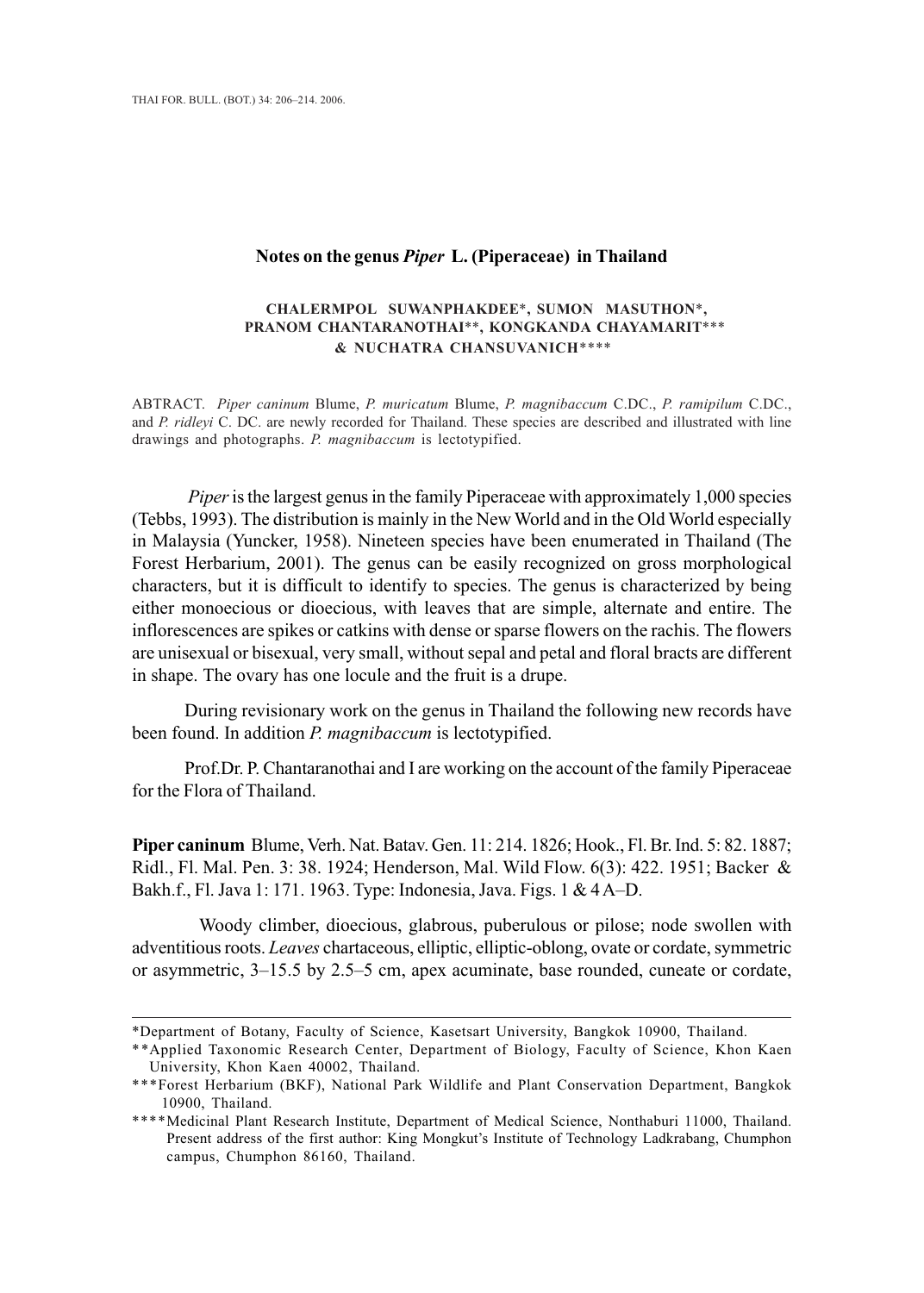margin glabrous, lower surface glabrous, puberulous or pilose, venation pinnipalmately 2 nerved, glabrous or puberulous; petioles0.7–1.8 cm long, glabrous or puberulous; stipules lanceolate, glabrous, puberulous or pilose. *Inflorescence* terminal, petioles opposed, catkin**,** erect, cylindric, white; rachis hairy, with dense flowers; floral bract peltate, 2 mm diam., margin ciliate, stalk 0.5–0.6 mm long; peduncles puberulous or pilose. *Male inflorescence* 0.5–2.5 by 0.1–0.2 cm; peduncles 0.5–2.5 cm long. *Male flower* : stamens 3; filament ca. 0.8 mm long; anther ca. 0.8 mm long with 2 valves and longitudinal theca. *Female inflorescence* 0.6–1.2 by 0.1–0.2 cm; peduncles 3–6 mm long. *Female flower*: ovary elliptic, stigma starshaped, 3–4-lobed, hairy. *Infructescences* 2–3 by 1 cm wide, erect, cylindric; peduncles 0.7– 2 cm long. *Fruit* ± globose, 3–4 mm diam. with stipe 3–5 mm long; sparse on rachis, ripening red, with persistent stigma.

Thailand.—PENINSULAR: Chumphon [*Khantchai* 1145 (**BKF**); *Jaray* 81 (**BK**); *Put* 1570 (**BK**)]; Ranong [*A.F.G. Kerr* 11747 (**BK**), 16732 (**BK**), 16854 (**BK**)] Surat Thani [Khao Sok, *V. Chamchumroon* 866 (**BKF**); *A.F.G. Kerr* 12567 (**BK**), 13312 (**BK**); *C. Suwanphakdee* 113 (Kasetsart University Herbarium), 114 (**DMSC**)]; Phangnga [*A.F.G. Kerr* 17155 (**BK**), 18347 (**BK**)]; Krabi [*A.F.G. Kerr* 18561 (**BK**)]; Nakhon Si Thamamarat [Khao Luang, *B. Hansen* & *T. Smitinand* 11855 (**BKF**); *H. Koyama et al*. T-34049 (**BKF**); *J.F. Maxwell* 87-216 (**BKF**); *Ploenchit* 148 (**BKF**); *Snan* 531 (**BKF**), 973 (**BKF**); *T. Shimizu et al*. T-28978 (**BKF**); *T. Smitinand* 1001 (**BKF**); *C. Suwanphakdee* 55 (**BK**), 137 (**BK**), 139 (**BKF**)]; Phatthalung [*A.F.G. Kerr* 15321 (**BK**)]; Trang [Khao Chong, *Ch. Charoenphol et al*. 3506 (**BKF**); *C. Chermsirivattana* & *K. Larsen* 1649 (**BKF**); *J.F. Maxwell* 75-771 (**BK**), 75-801 (**BK**)*; D.J. Middleton et al*. 322 (**BKF**); *Rabil* 244 (**BK**); *P. Sangkhachand* 1580 (**BKF**), 1827 (**BK**); *T. Shimizu et al*. T-27467 (**BKF**); *C. Suwanphakdee* 104 (**BKF**); *Vacharapong* 152 (**BK**)] Satun [*A.F.G. Kerr* 14544 (**BK**)]; Songkhla [Ton Nga Chang, *A.F.G. Kerr* 13663 (**BK**); *J.F. Maxwell* 84-424 (**BKF**), 84-482 (**BKF**), 85-20 (**BKF**), 85-1085 (**BKF**, **CMU**), 86-31 (**BKF**, **CMU**), 87-216 (**BKF**, **CMU**); *R. Pooma et al*. 1941 (**BKF**); *C. Suwanphakdee* 111 (**KKU**); Ko Hong, Hat Yai, *P. Sirirugsa* 1241 (**AAU**)]; Pattani [*A.F.G. Kerr* 7640 (**BK**)]; Yala [Bala Hala, *C. Suwanphakdee* 142 (**DMSC**)].

Distribution.— India, Peninsular Malaysia, Singapore.

Vernacular.— Prik nok (พริกนก) (Trang).

Ecology.—In evergreen or hill evergreen forest, by stream or waterfall. Flowering and Fruiting - all year round.

Note.— The species has variable in shape and size of leaves, but the distinguishing features of *P. caninum* one the erect inflorescence and stipitate ovary.

**Piper magnibaccum** C.DC., Rec. Bot. Surv. Ind. 6(5): 301. 1912; Ridl., Fl. Mal. Pen. 3: 46. 1924. Type: Malaysia, Selangor, Samangko, *Ridley* 15569 (not located); Perak,Larut, *King's collector* 6369 (not located); Maxwell's Hill, *Wray* 4239 (not located); *Curtis* 2046 (**SING**!); Thaiping, *Ridley* 2963 (not located), *Ridley* 5480 (lectotype **SING**!; designated here).

Woody climber, dioecious, glabrous; stem fleshy with 7 wings; node with adventitious roots. *Leave* coriaceous, fleshy, chartaceous when dry, elliptic or ellipticovate, asymmetric, 11–20 by 11–20 cm, apex acute, base cuneate, margin glabrous; venation palmately 3–4-nerved, glabrous; petioles 1.5–4.5 cm long, with 7 wings; stipules lanceolate-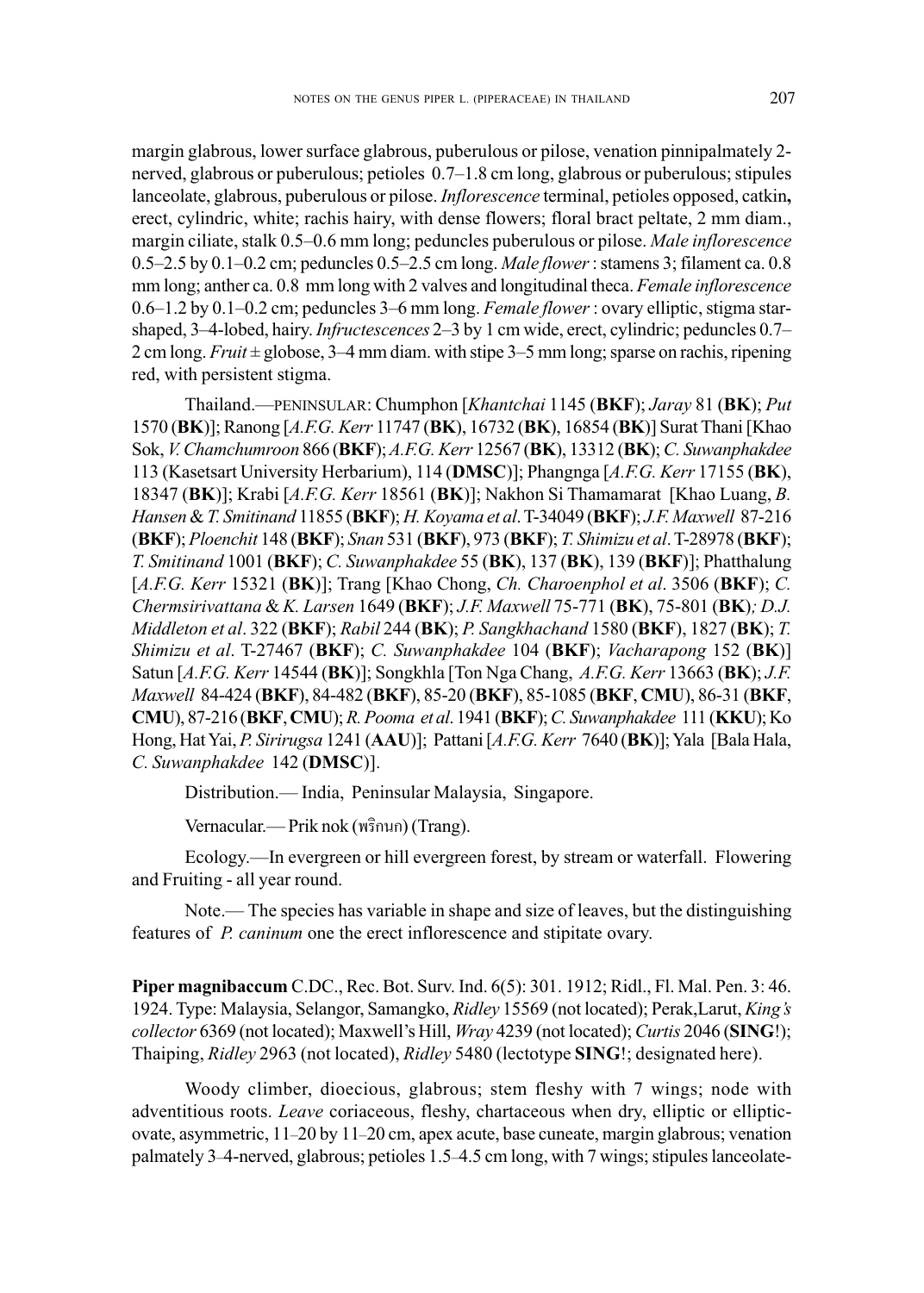

Figure 1. *Piper caninum* Blume: A. flowering branch; B. a portion of female inflorescence; C. a portion of male inflorescence; D. floral bracts; E. ovary; F. stamen; G. infructescence. Drawn by L. Loekhachon and C. Suwanphakdee.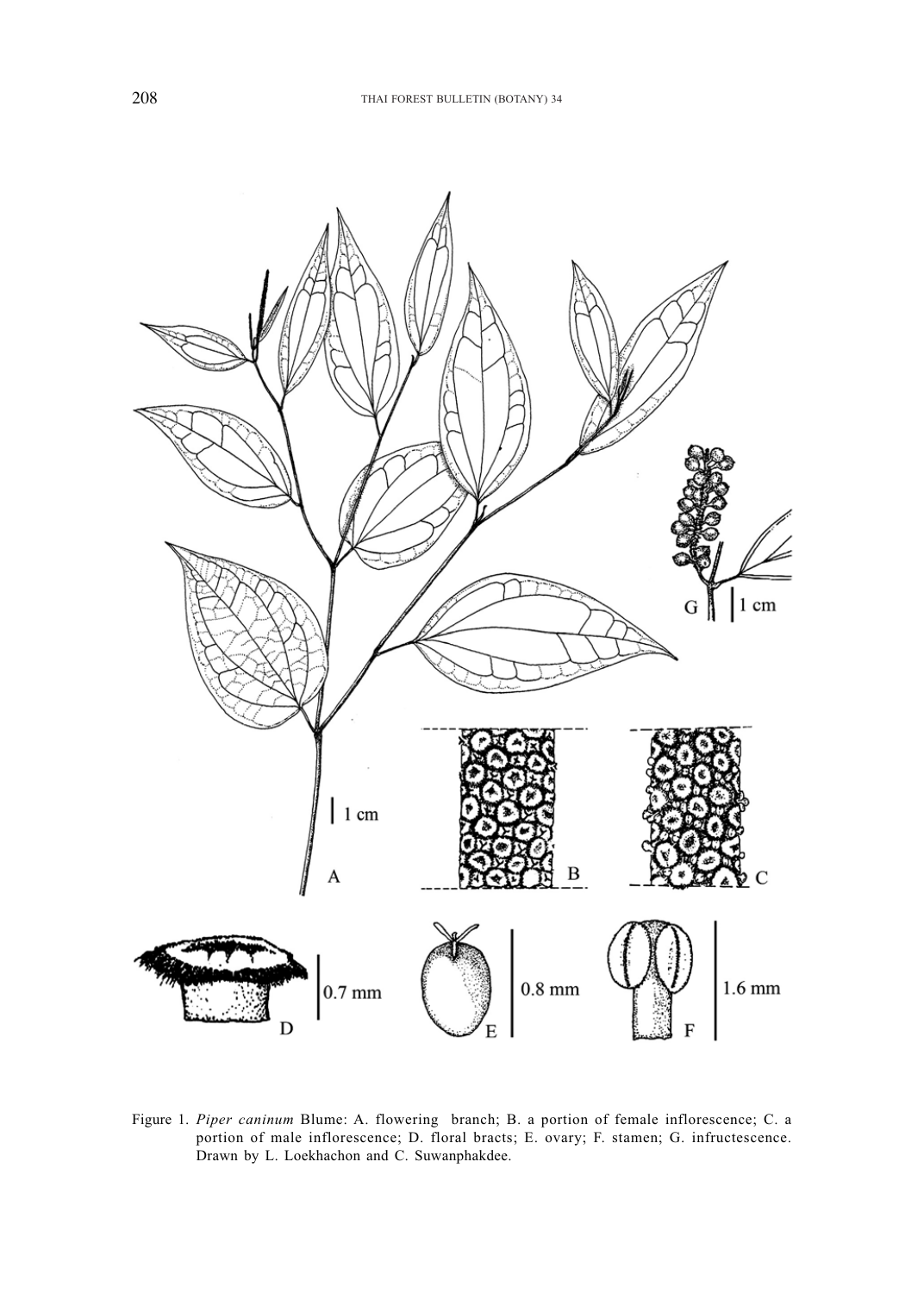oblong, glabrous. *Inflorescence* terminal, petiole opposed, catkin, pendulous, cylindric, green, rachis hairy, with dense flowers; floral bract ovate, 1–2 mm diam., peduncles 2–4 cm long. *Male inflorescence* unknown. *Female inflorescence* 2–20 by 0.2–0.3 cm, peduncles 2–5 cm long. *Female flower*: ovary elliptic, stigma star-shaped, 3–5-lobed, hairy.*Infructescences* 16–25 cm long, pendulous, cylindric; peduncles 3–5 cm long. *Fruit* ± globose or elliptic, ca. 0.5 cm diam., sparse on rachis, with pointed and curved apex; bract persistent.

Thailand.— PENINSULAR: Nakhon Si Thammarat [Khao Luang, *C. Suwanphakdee* 140 (**DMSC**); *C.F. van Beusekom* & *C. Phengklai* 831 (**BKF**)]; Yala [*C. Niyomdham* 5332 (**BKF**)].

Distribution.—Peninsular Malaysia.

Ecology.— In evergreen forest, by stream. Fruiting March–April.

Note.—The species is characterized by the 7-winged stem and petiole. Two collections at SING, *H.N. Ridley* 5480 & *C. Curtis* 2046 are mentioned in the original description. The first collection is chosen as lectotype because it is the better preserved of the two specimens.

**Piper muricatum** Blume, Verh. Batav. Nat. Gen.11: 219. 1826; Ridl., Fl. Mal. Pen. 3: 32. 1924; Backer & Bakh.f., Fl. Java. 1: 169. 1963. Type: Indonesia, Java.

Shrub 1–2 m high, dioecious, stem scabrous or hirsute, terminal branch with velutinous hairs; node swollen. *Leaves* chartaceous, ovate or rhomboids, asymmetric, 19– 25 by 10–12 cm, apex acute or acuminate, base oblique, rounded or cordate, margin hairy, scabrous, strigose or hirsute on both surfaces; venation pinnately 4–5-nerved, scabrous, strigose or hirsute on both surfaces; petioles 0.5–1.2 cm long, scabrous; stipules lanceolate with velutinous hairs. *Inflorescence* terminal or in the upper axis, petiole opposed, catkin, erect, cylindric, rachis hairy, with dense flowers, floral bract peltate or rounded, 1–2 mm diam., with a short stalk or sessile. *Male Inflorescence* unknown. *Female Inflorescence* ca. 7.5 cm long, peduncles 0.8–2 cm long, scabrous. *Female flower*: ovary more or less globose, stigma star-shaped, 3–5-lobed, hairy, *Infructescences* 7.5 by 1.5 cm, erect, cyclindric; peduncles ca. 1.5 cm long. *Fruit* ± globose, 3–4 mm diam., sparse on rachis; stipe 5–6 mm long, ripening fruit yellow, turning red when mature.

Thailand.—PENINSULAR: Narathiwat [*C.S.S*. 276 (**BKF**); *Supee et al*. 45678 (**AAU**, **BKF**); *S.S. Larsen et al*. 4628 (**BKF**)].

Distribution.— Peninsular Malaysia.

Ecology.—Along trail to waterfall in evergreen forest. Flowering & fruiting May-June.

Note.—The species has fruit shorter than stipe.

**Piper ramipilum** C.DC., Rec. Bot. Surv. Ind. 6(1): 3. 1912; Ridl., Fl. Mal. Pen. 3: 39. 1924. Type: Malaysia, Penang,Gunong Bulang, *Kunstler* 270 (not located); Balik, Palau, *Curtis* 792 (**SING**!), *Kunstler* 1481 (not located), *Deschamps s.n*.(not located); Perak, Gunong Keledang, *Ridley* 9582 (not located), Larut, *King's collector* 3574 (not located); Johore, Bukit Saya, *Ridley* 11022 (not located). Figs. 2 & 4 E–H.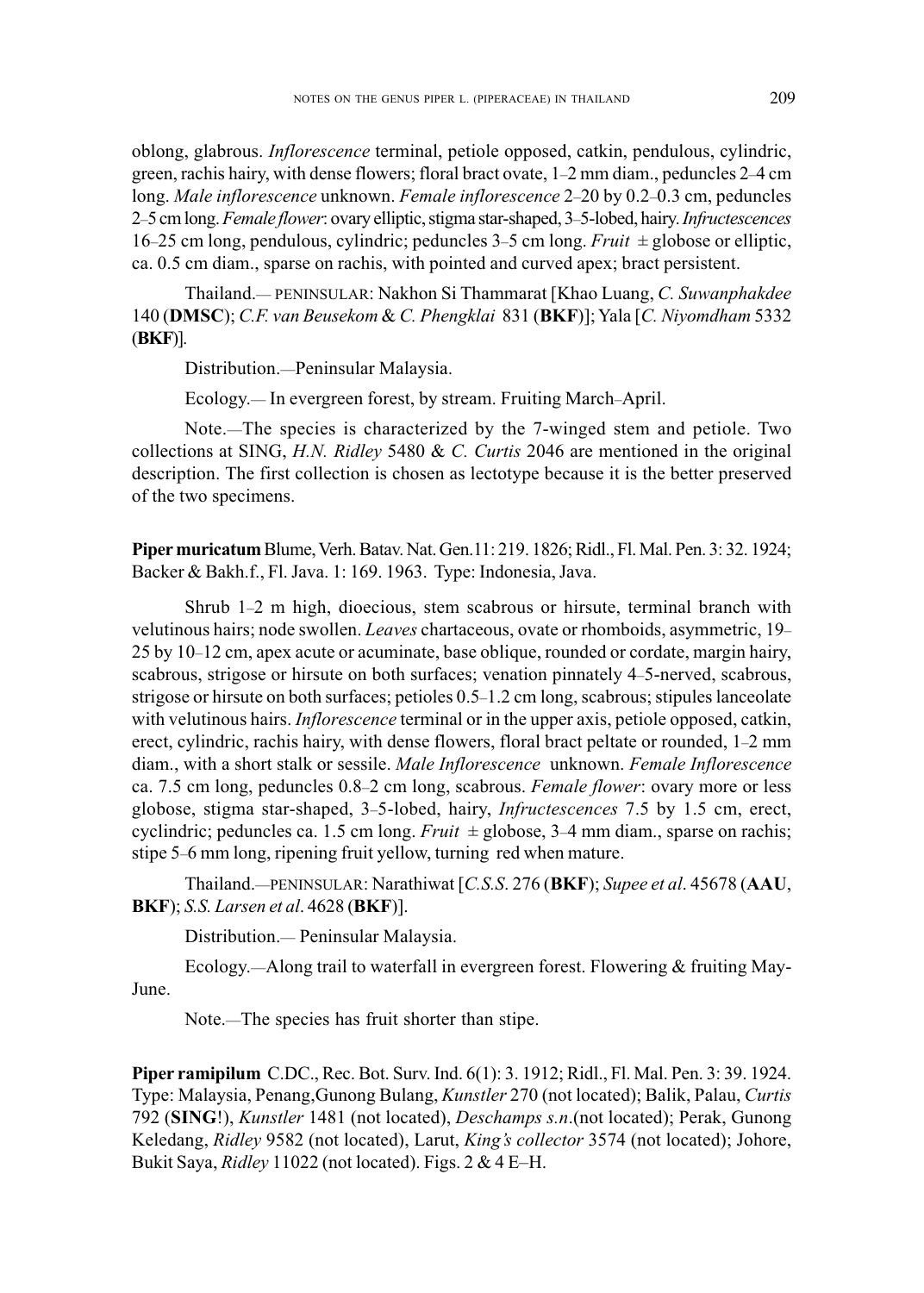Woody climber, dioecious, with ramulose hairs when young, glabescent, terminal branch with dense ramulose hairs, node swollen with adventitious roots. *Leaves* lamina chartaceous or slightly coriaceous, elliptic-oblong, elliptic or cordate, asymmetric, 9.5–13 by 2–2.5 cm, apex acuminate, acute or caudate, base oblique or cordate, margin glabrous, lower surface with ramulose hairs, venation pinnately 2–3-nerved, petioles 4–8 mm long, ramulose; stipules lanceolate or lanceolate-oblong, with ramulose hairs. *Inflorescence* terminal or in upper axis, petiole opposed, catkin, pendulous, cylindric white to green, rachis glabrous, with dense flowers; floral bract rounded, ca. 1 mm diam. *Male Inflorescence* 9–12 by 0.1–0.3 cm; peduncles 1–2 cm long, with ramulose hairs. *Male flower* : filament ca. 0.2 mm long, anther oblong, row of stamens alternately with row of floral bracts. *Female inflorescence* 6–8 by 0.1–0.2 cm; peduncles 1.2–1.5 cm long, with ramulose hais. *Female flower*: ovary more or less globose, connate at base, stigma star-shaped, 3-4-lobed, hairy. *Infructescences* 6–13.5 by 0.3 cm, pendulous, cylindric; peduncles 2.5–4 cm long, with ramulose hairs. *Fruit* globose, 1–2 mm diam., dense and connate at base to the middle part of infructescence, ripening fruit red, stigma and floral bract persistent.

Thailand.—PENINSULAR: Nakhon Si Thammarat [Khao Luang, *T. Smitinand* 781 (**BKF**); *C. Suwanphakdee* 136 (**BK**, **BKF**, **DMSC**, **KKU**)]; Trang [Khao Chong, *C. Bunnab* 469 (**BKF**); *P. Sangkhachand* 1997 (**BKF**); *C. Suwanphakdee* 105 (**BK**, **BKF**)]; Songkhla [Ton Nga Chang, *C. Suwanphakdee* 110 (**DMSC**, **KKU**)].

Distribution.— Peninsular Malaysia.

Vernacular.—Prik khao (พริกเขา) (Nakhon Si Thammarat).

Ecology.—In shaded or open area by stream in evergreen forest. Flowering March. Fruiting June.

Note.— All parts of *P. ramipilum* are characterized by ramulose hairs except on the rachis and fruit.

**Piper ridleyi** C.DC., Rec. Bot. Surv. Ind. 10: 19. 1919; Ridl., Fl. Mal. Pen. 3: 33. 1924. Type: Malaysia, Selangor, Suiting Peras, *Ridley* 7609 (**SING**!); Perak, Maxwell's Hill, *Curtis 2047* (not located), *Waterloo 2697* (not located), *Kunstler 10784*, Gunong Batu Patek, *Wray* 428 (not located). Fig. 3.

Shrub 1–2 m high, dioecious, terminal branch woolly, node swollen. *Leaves* lamina chartaceous, elliptic or more or less rounded, asymmetric, 19–25 by 12–15 cm, apex acuminate, base oblique or cordate, margin hairy, scabrous on both surfaces, venation pinnately 3–5-nerved, scabrous; petioles 0.4–1.5 cm long, more dense woolly or pilose than lamina; stipules lanceolate, woolly. *Inflorescence* terminal or in upper axis, petiole opposed, catkin, erect, cylindric, rachis hairy with dense flowers. *Male Inflorescence* unknown. *Female Inflorescence* ca. 7.5 cm long; peduncles 0.5–2 cm long, woolly. *Female flower* : ovary ovate, stigma star-shaped, 3–5-lobed, hairy, floral bract peltate or rounded, ca. 1 mm diam., with short stalk or sessile. *Infructescence* 7.5 by 1.5 cm, erect, cylindric; peduncles ca. 1.5 cm long, pilose or woolly. *Fruit* ±globose, 4–5 mm diam., sparse on rachis, stipe 2–3 cm long.

Thailand.— PENINSULAR: Yala [Betong, *A.F.G. Kerr* 7443 (**BK**); *M.C. Lakshnakara* 820 (**BK**)], Narathiwat [*K. Larsen* & *S.S. Larsen* 32890 (**BKF**); *C. Niyomdham* & *P. Puudjaa* 4978 (**BKF**); *C.S.S.* 210 (**BKF**); *C. Suwanphakdee* 144 (**BKF**, **DMSC**)].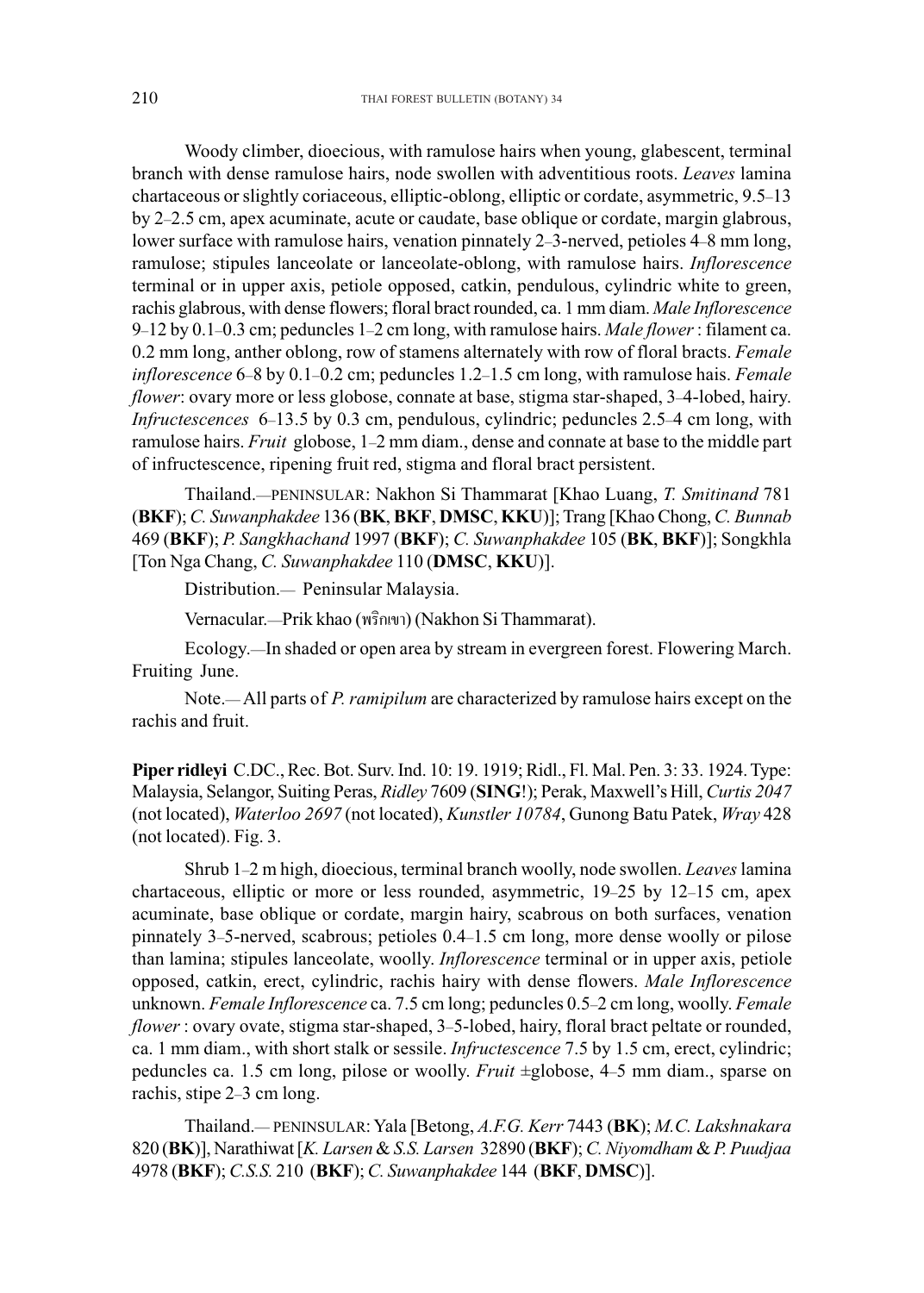

Figure 2. *Piper ramipilum* C.DC.: A. branch with infructescences; B. ramulose hairs on lower leaf surface; C. male inflorescences; D. a portion of male inflorescence; E. mature stamen (size view); F. dehiscent stamen (size view); G. floral bracts; H. a portion of female inflorescence; I. ovary; J. a portion of infructescence. Drawn by L. Loekhachon and C. Suwanphakdee.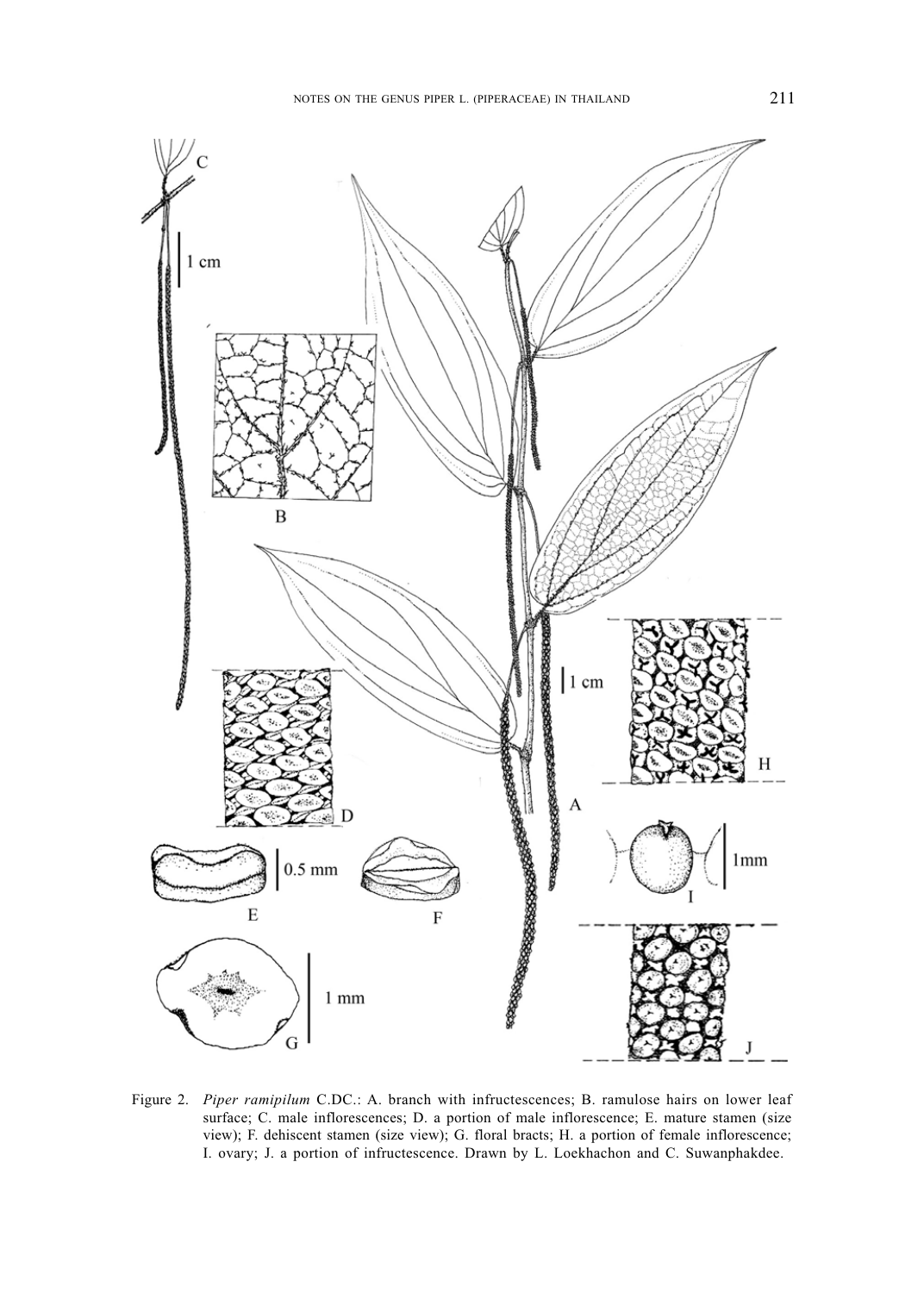

Figure 3. *Piper ridleyi* C.DC.: A. branch with infructescence; B. a portion of female inflorescence; C. floral bract (upper: top view, lower size view); D. ovary; E. fruit. Drawn by L. Loekhachon and C. Suwanphakdee.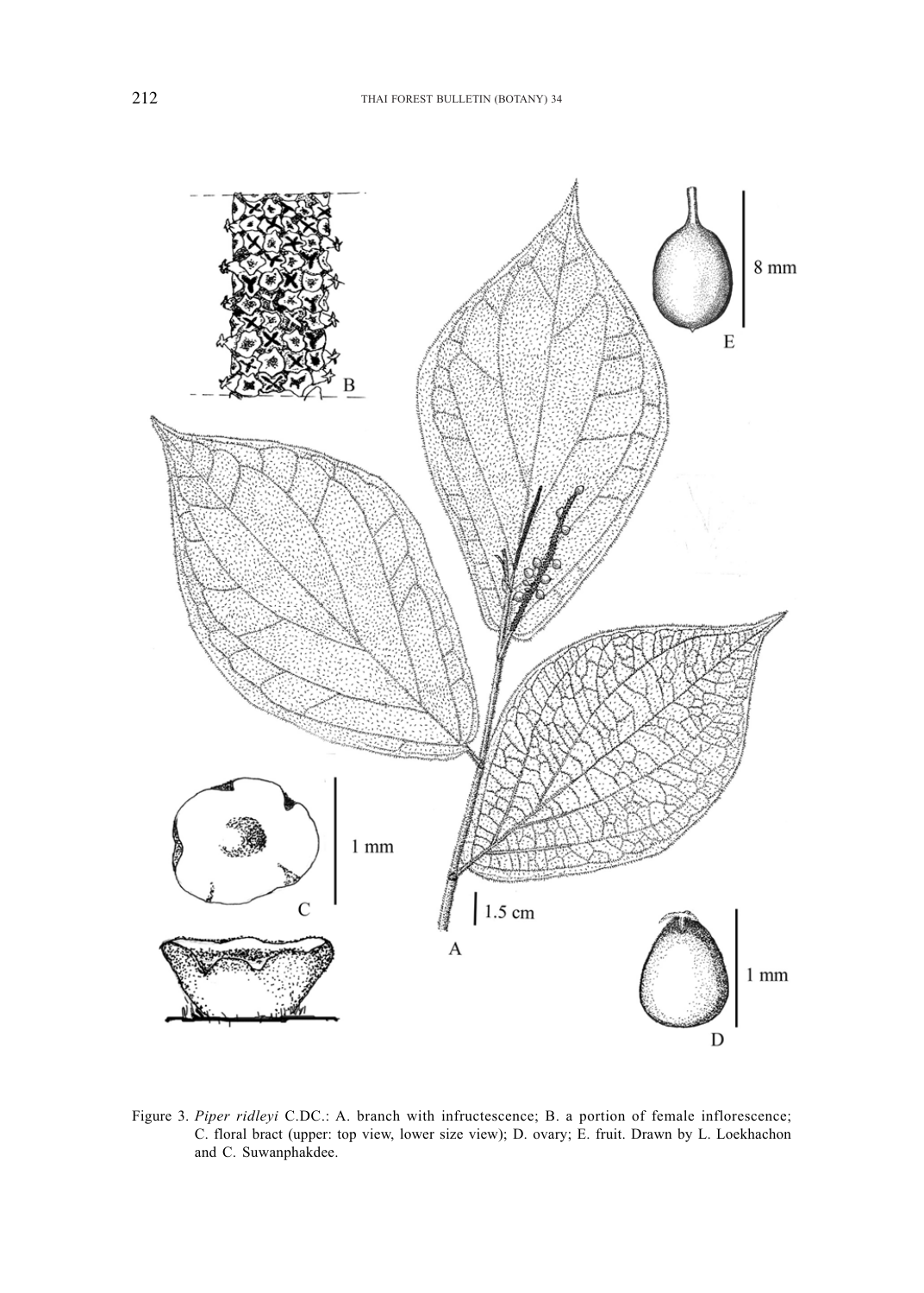Distribution.—Peninsular Malaysia.

Ecology.— In evergreen forest or open area near waterfall. Flowering & Fruiting June-July.

Note.—Two specimens from BK, *A.F.G. Kerr* 7443 and *M.C. Lakshnakara* 820 were determined by Wilson (1972) as *P. muricatum. P. ridleyi* is closely related to *P. muricatum* but differs in the fruit which is longer than the stipe.

## **ACKNOWLEDGMENTS**

We gratefully thank the curator of AAU, BK, BKF, CMU, DMSC, KKU and SING for kind permission to study the specimens and references. We also thank Miss La-Ongdao Loekhachon for the line drawings. This work was supported by Biodiversity Research and Training Program, a joint programme supported by the Thailand Research Fund and National Center for Genetic Engineering and Biotechnology, grant T\_147017.

## **REFERENCES**

Forest Herbarium. (2001). Thai Plant Names Tem Smitinand, revised edition. Royal Forest Department.

Tebbs, M.C. (1993). The Families and Genera of Vascular Plant. Vol. II. Springer-Verlag. Berlin.

Wilson, G.C. (1972). New Plants Records from Thailand. Kew Bull. 26(1): 147–148.

Yuncker, T.G. (1958). The Piperaceae - a family profile. Brittonia. 10: 1–7.